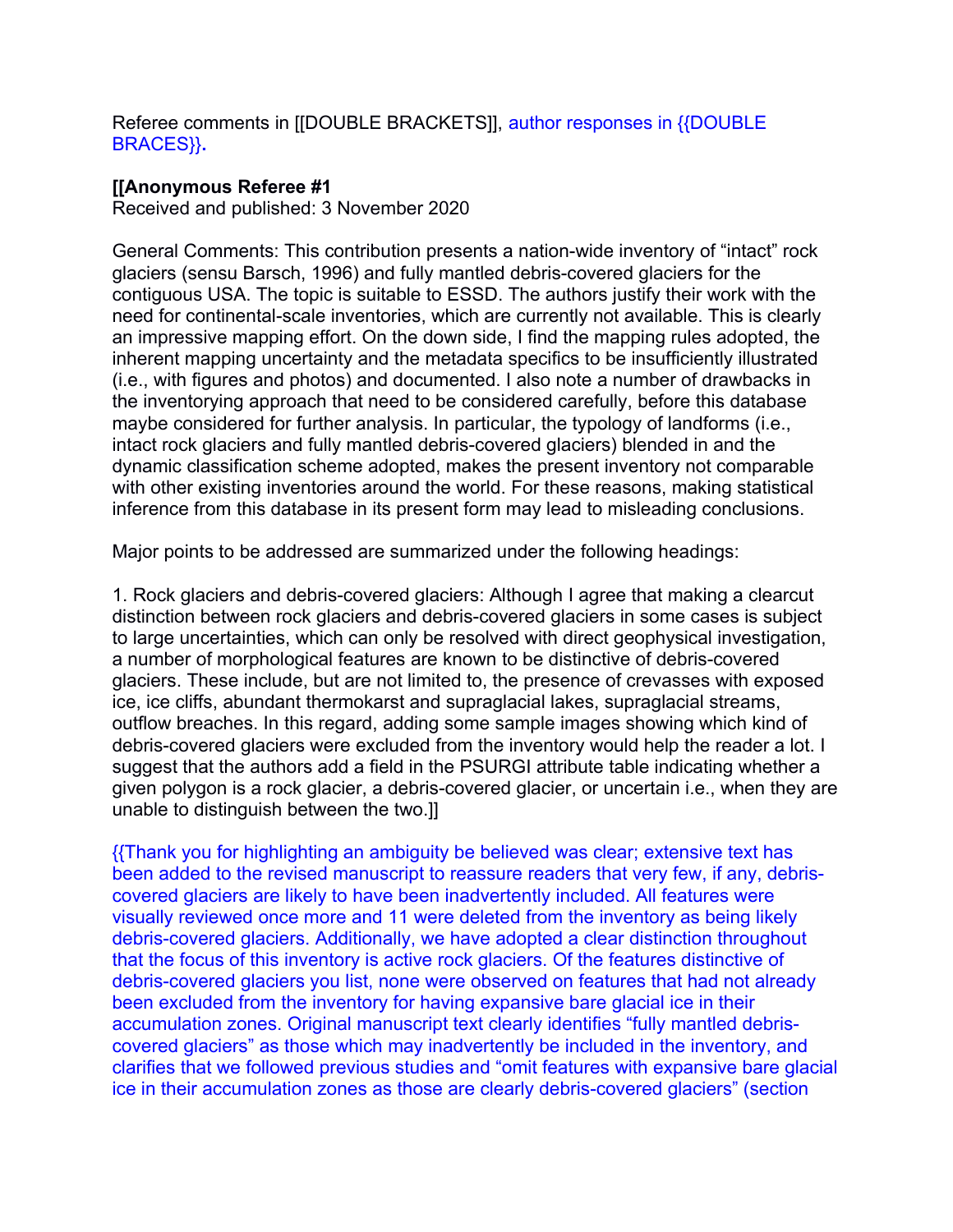2.2). Additionally, and by definition, any debris-covered glacier that is "fully mantled" with regolith would not appear to have any crevasses with exposed ice or ice cliffs visible in all but the very highest resolution satellite imagery (i.e., sub-meter resolution) which is not widely and freely available, and was not used to create this inventory. As no discrimination between "fully mantled debris-covered glaciers" inadvertently included (i.e., fully mantled debris-covered glaciers that lack expansive surfaces of exposed ice in their accumulation zones or obvious supraglacial lakes/streams) can be confidently made though surface analysis alone given data limitations, no additional attribute data will be added. The operative term in describing how we addressed "ambiguous" debris covered glaciers is "fully mantled", and hopefully that is made clear in the revised text.}}

[[2. Degree of activity classification scheme: The dynamic classification scheme adopted in PSURGI subdivides intact rock glaciers into three classes: highly, intermediately, and minimally active. This approach makes PSURGI not immediately comparable with most of existing inventories around the world, which discriminate intact rock glaciers into inactive (i.e., no front movement) and active landforms (Barsch, 1996). Recent mapping tests in Northern Tyrol have shown that distinction between active and inactive rock glaciers is subject to high uncertainty, and that inactive rock glaciers (those that supposedly should move more slowly) displayed large disagreement among a pool of international, experienced mappers (Brardinoni et al., 2019). In this context, subdividing intact rock glaciers into three categories (as opposed to the classical two) appears unreliable. Along these lines, PSURGI approach to dynamic classification seems contradictory: on one hand it is stated that visual interpretation of imagery does not afford distinction between rock glaciers and debris-covered glaciers, on the other hand, this same procedure would allow to discriminate three subtypes of intact rock glaciers. I believe that this type of fine distinction could be achieved reliably only with the aid of InSAR technology. For the reasons outlined above, I suggest that the authors revert their dynamic classification scheme for intact rock glaciers to the classical one (i.e., active and inactive).]]

{{We believe this inventory can indeed be readily and directly compared with any other inventories that identify "active" rock glaciers, provided those inventories also took the care to either provide an "active/inactive" attribute in any spatial data made available, or discriminate "active/inactive" features in their statistical analysis. We believe all features included in the inventory to fit accurately be described as "active" (i.e., exhibiting at least some flow annually), and are unaware of a universally accepted non-zero movement threshold that discriminates "active" form "inactive" rock glaciers. Numerous widely-cited rock glacier inventories use a variety of classification systems containing anywhere from six classes to a single class; two classes is by no means a global standard, and among those that do use two classes the specific class definitions and classification rules occasionally vary to a degree precluding direct comparison from one inventory to another. We agree InSAR or equivalent technology would be necessary if our classification system was quantitative and attempted to estimate actual flow rates, but the three-class system we employ is purely qualitative, based primarily on prevalence of ridge and swale surface banding and oversteepened terminal and lateral slopes. Ridge and swale surface banding is widely accepted to be the result of differential flow rates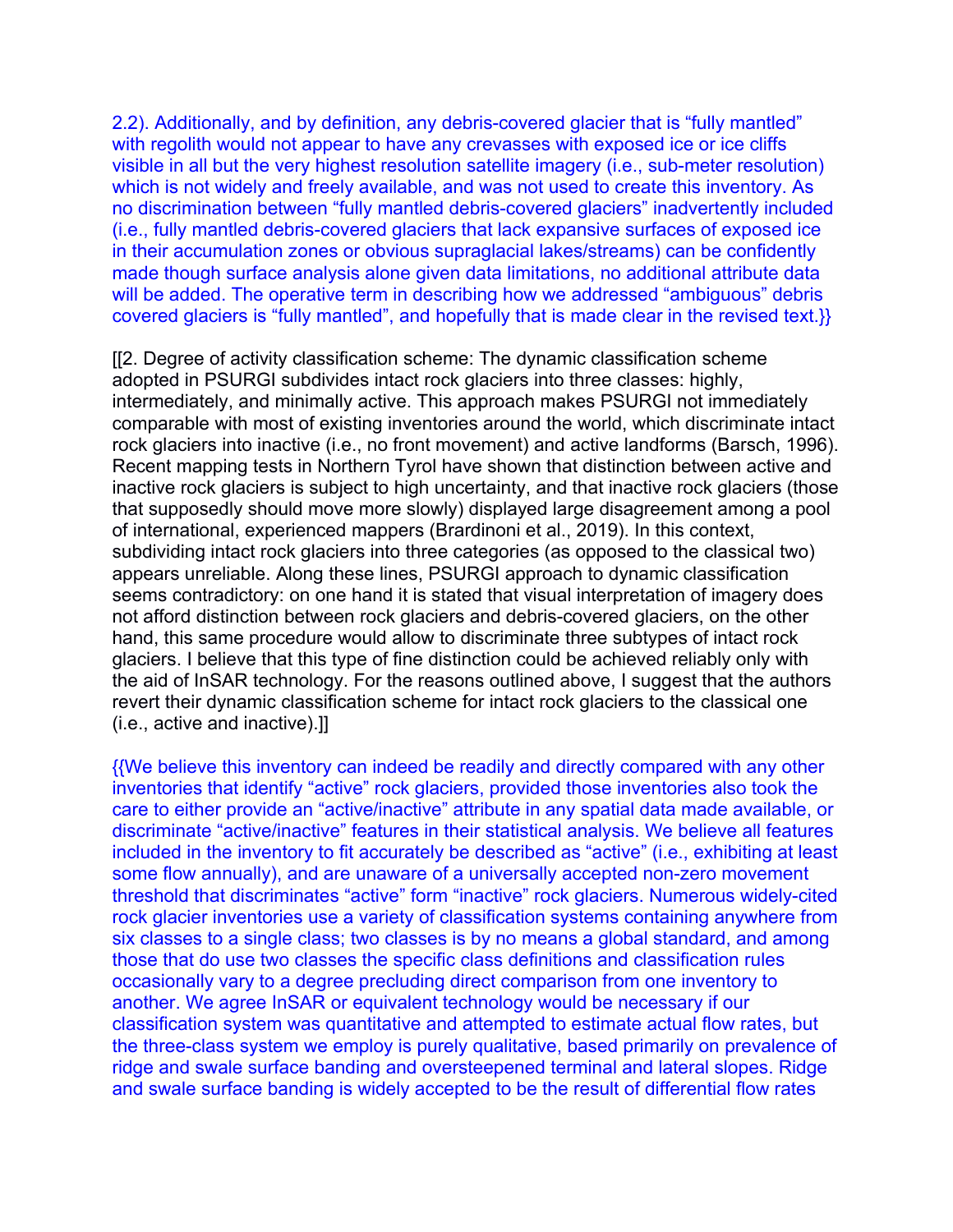(i.e., absent from rock glaciers that are not presently or recently flowing), while oversteepened terminal and lateral slopes are widely accepted to be the result of cementing by flow motivated by the deformation of interstitial ice. We agree that there is much uncertainty and disagreement with respect to classifying rock glaciers, and state as much numerous times throughout the paper, but believe that our three-class system offers valuable flexibility to rock glacier researchers. Those more interested in active rock glaciers exhibiting the highest degree of classification certainty can focus on Class 1 features, while those more interested in probably currently active, though possibly recently inactive, rock glaciers and willing to accept a slightly lower degree of classification certainty can focus on Class 3 features.}}

[[3. Completeness: The question of inventory completeness is only brushed upon. A similar large-scale inventory should be coupled by a systematic testing on the variability and uncertainty among mappers involved in the inventory. For example, Google Earth Imagery, when not complemented by LiDAR-derived hillshades and high-resolution orthophoto mosaics has been shown to yield incomplete rock glacier detection, especially due to poor distinction between adjacent coalescing lobes (Brardinoni et al., 2019). In this context, the question of complex multi-lobe (or polymorphic) rock glaciers and the way in which these morphologies were mapped is not addressed. No example was provided. Any geomorphologist familiar with rock glacier mapping is aware of the inherent uncertainties associated with an inventory, yet the authors depict PSURGI as greatly accurate. Please consider tuning down some sentences in that section.]]

{{As in the paper you reference, the systemic testing of classification variability we performed (Section 4.2) showed slightly less agreement among analysts from most active to least active features, but just as in the paper you reference, the systemic testing of classification variability we performed showed broad agreement for all three feature classes. Additionally, our inventory was compared to three other smaller regional inventories and showed high levels of agreement with each of them. We agree LiDAR-derived DEMs would likely increase the accuracy of this inventory, but LiDAR is not available for the vast majority of the study area. Text has been added to the manuscript to describe how we addressed multi-lobate rock glaciers (i.e., we link distinct accumulation zones to distinct rock glaciers), though it is worth noting that there is little agreement among rock glacier researchers on which features to focus on when classifying multi-lobate rock glaciers, or exactly when two adjacent lobes with a common accumulation zone should be considered two distinct rock glaciers. We are uncertain exactly which section you are referring to in your request that we "tune down some sentences in that section", but both the comparisons to other regional inventories and the comparisons to classifications between analysts support the conclusion that our active rock glacier inventory is indeed quite accurate. Regardless, additional text has been added to revised manuscript to further clarify uncertainties and limitations.}}

[[4. Rock glacier delineation (mapping rules): No specific description of the mapping rules applied in PSURGI is provided, and only vague wordy descriptions are given. For example, one of the most problematic issues when delineating a rock glacier polygon is typically represented by the extent of the rooting zone, which borders the upper end of a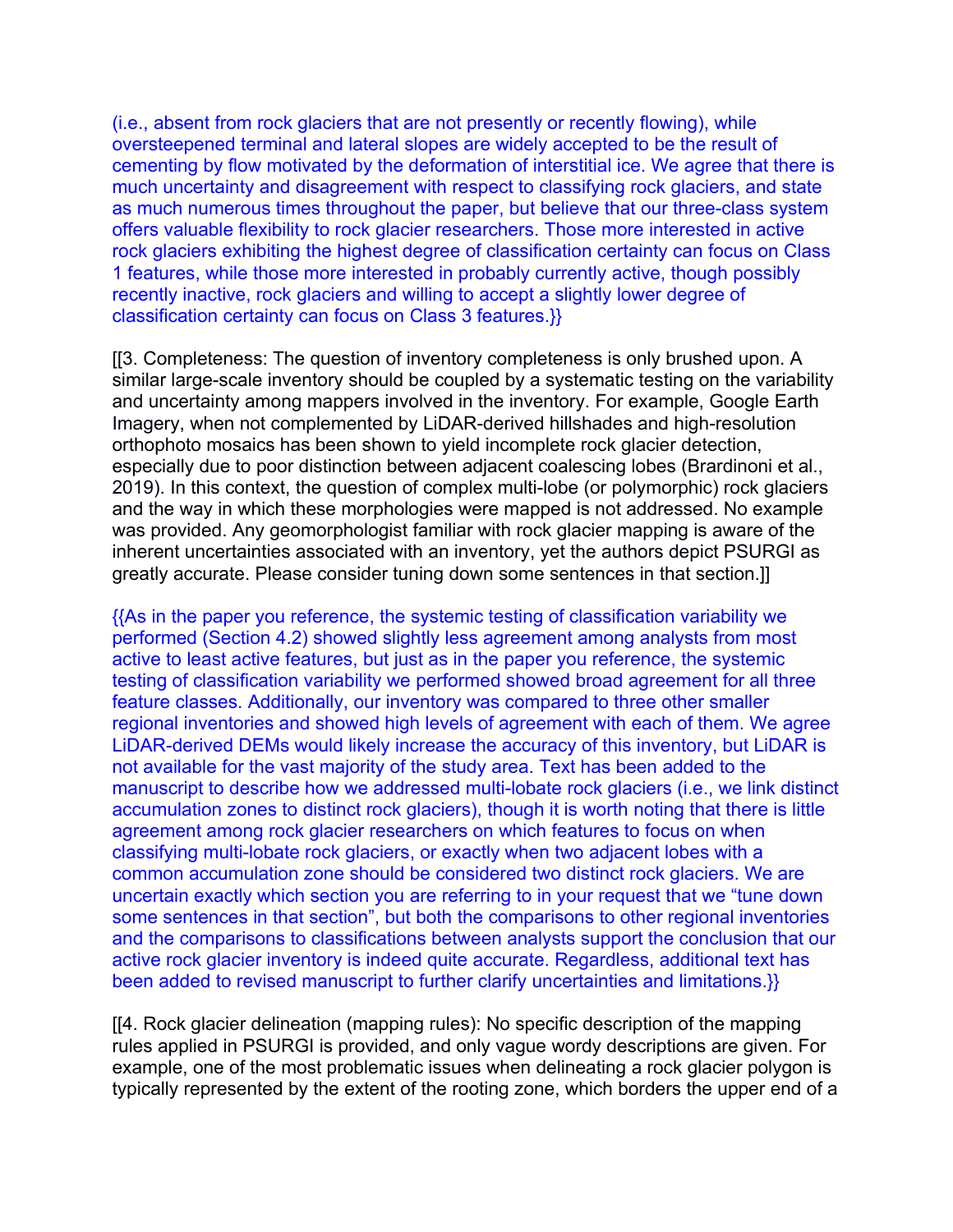rock glacier. In the manuscript, I could not find which mapping rule has been applied to delineate the upper end of rock glaciers and exclude the rooting zone (assuming this was excluded from the mapped polygons). In Figure 1, class 2 example, the upper end of the polygon cuts across flow lines, following no apparent discontinuity in curvature or roughness. Was the mapping confidence consistent across the entire perimeter of this polygon? Overall, the three examples provided in Figure 1 do not struck me for being indicative of accurate mapping. Please add more examples and/or refine the outlines of the current ones.]]

{{Since the three-class system we employ is purely qualitative, the mapping rules are also qualitatively described (Section 2.2). Despite your characterization of these mapping rules as "vague", these were the same rules described verbatim to the five independent analysts who systemically, and in isolation, tested our classification rules, which resulted in broad agreement between analysts for all three classes. With respect to rooting zone extents, we focused on sharp changes in slope, "from the steep slopes of exposed bedrock and unconsolidated talus in the rock glacier accumulation zone to the more gentle slope of the main body of the ice-thickened rock glacier". Text has been added to the manuscript to describe identification of upper rock glacier boundaries where exposed bedrock was not present as less confidently delineated than sharp lateral and terminal boundaries. The Class 2 example boundary in original Figure 1 (updated to Figure 2) does not cross any flow lines. Copious flow lines, which generally trend perpendicular to the fall line, are visible at the lower end of the rock glacier, but none are visible at the upper end. These three examples are broadly representative of the three inventory class delineations overall and will not be edited or replaced.}}

[[5. Metedata: A database submitted for publication should come with well-documented metadata, including; i) A list of attributes in table format (i.e., the attribute table in the shapefile includes the dynamic classification only). ii) a list of complementary imagery used other than Google Earth Pro (i.e., currently the authors state the following in lines 83-85: "... supplementing with other plan-view imagery imported into ArcMap 10.4 when Google Earth Pro imagery was unsuitable due to cloud cover or other issues."]]

### {{Shapefile attributes have been added, and a descriptive attribute table has been added to the revised manuscript. Citation of additional plan-view imagery used has been added to the revised manuscript.}}

[[Specific Comments:

Title: considering the nature of the inventory, the title of the paper should acknowledge the inclusion of (intact) rock glaciers and fully mantled debris-covered glaciers.]]

{{Manuscript title, and text throughout revised manuscript, has been updated to reflect our focus on active rock glaciers. Considering the original text explained omission of "features with expansive bare glacial ice in their accumulation zones as those are clearly debris-covered glaciers", and the lack of supraglacial lakes or streams observed on remaining features retained, we are confident that very few "fully mantled debris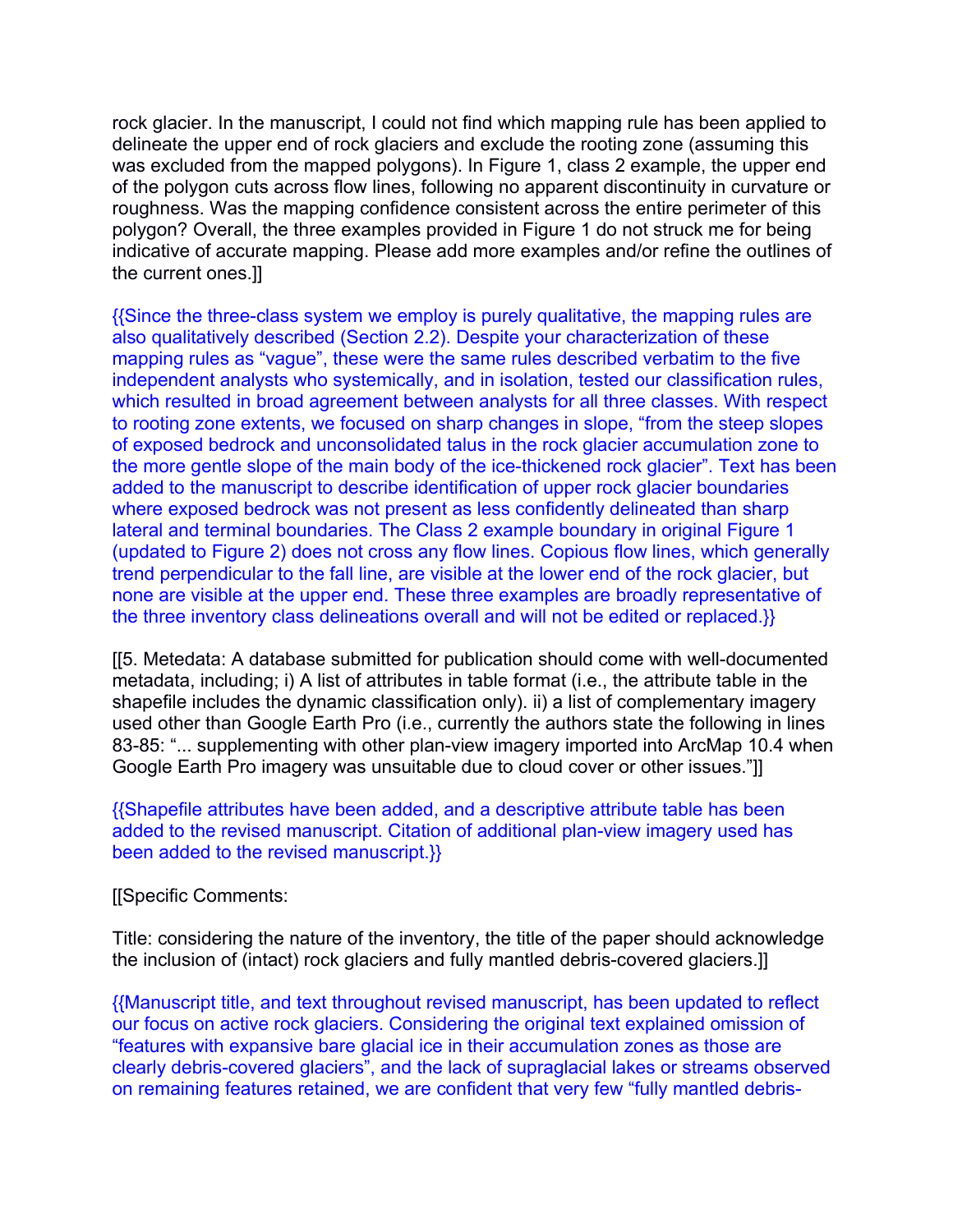covered glaciers" were included in the inventory. Regardless, extensive additional text added throughout the revised manuscript to make our attempts to exclude "fully mantled debris-covered glaciers" even more explicit. Referencing "debris-covered" glaciers in the title when the relevant caveats are discussed numerous times in the manuscript does little to assist the intended audience, and we are confident that very few debris-covered glaciers are likely to have been inadvertently included. Given no further discrimination between the "fully mantled debris-covered glaciers" that may have been inadvertently included (i.e., those with no visible crevasses, ice walls, exposed glacial ice, or supraglacial lakes/streams) and active rock glaciers can be confidently made through surface analysis alone given data limitations, and no attribute data will be added.}}

[[Lines 23-25: "Two lesser known components of the montane cryosphere are rock glaciers and debris-covered glaciers, though presently there are no widely accepted formal definitions of either feature type that can be used to universally and unambiguously discriminate the two for all purposes"

In my opinion, this approach leads to confusion. The statement is not supported by any reference and discounts decades of research focused respectively on debris-covered glaciers and rock glaciers. It is more fair to say that there are widely accepted definitions of rock glaciers and debris-covered glaciers, and that a minority disagrees.]]

{{Extensive text has been added to revised manuscript to describe the subset of debris covered glaciers (i.e., those with no visible crevasses, ice walls, exposed glacial ice, or supraglacial lakes/streams) that may have inadvertently been included due to our inability to discriminate them from active rock glaciers based on aerial/satellite imagery alone. Text and citations have been added to the manuscript to briefly describe the widely accepted "continuum concept" of glaciers, rock glaciers and debris-covered glaciers, as well as the common transition of debris-covered glaciers to rock glaciers. We will have to agree to disagree about how widely accepted your preferred definitions of debris-covered glaciers and rock glaciers are since you do not provide them in your comments here, but we are unaware of any rock glacier researchers who reject the "continuum concept" as wholly without merit. We agree that distinctions occasionally can, and when possible should, be made between rock glaciers and "fully mantled debris-covered glaciers" (i.e., those with no visible crevasses, ice walls, exposed glacial ice, or supraglacial lakes/streams), but such distinctions can only be confidently made with detailed field surveys (e.g., coring, GPR, etc.), cannot be made using manual aerial/satellite image classification, will ultimately come down to semantics based on internal ice fraction and arrangement, and should not be a barrier to disseminating this active rock glacier inventory to the rock glacier research community.}}

[[Lines 37-38: "Fully debris-covered glaciers are indistinguishable from the more traditionally defined rock glaciers through surface analysis alone".

Please try to support similar clearcut statements with references and illustrative examples (i.e., figures).]]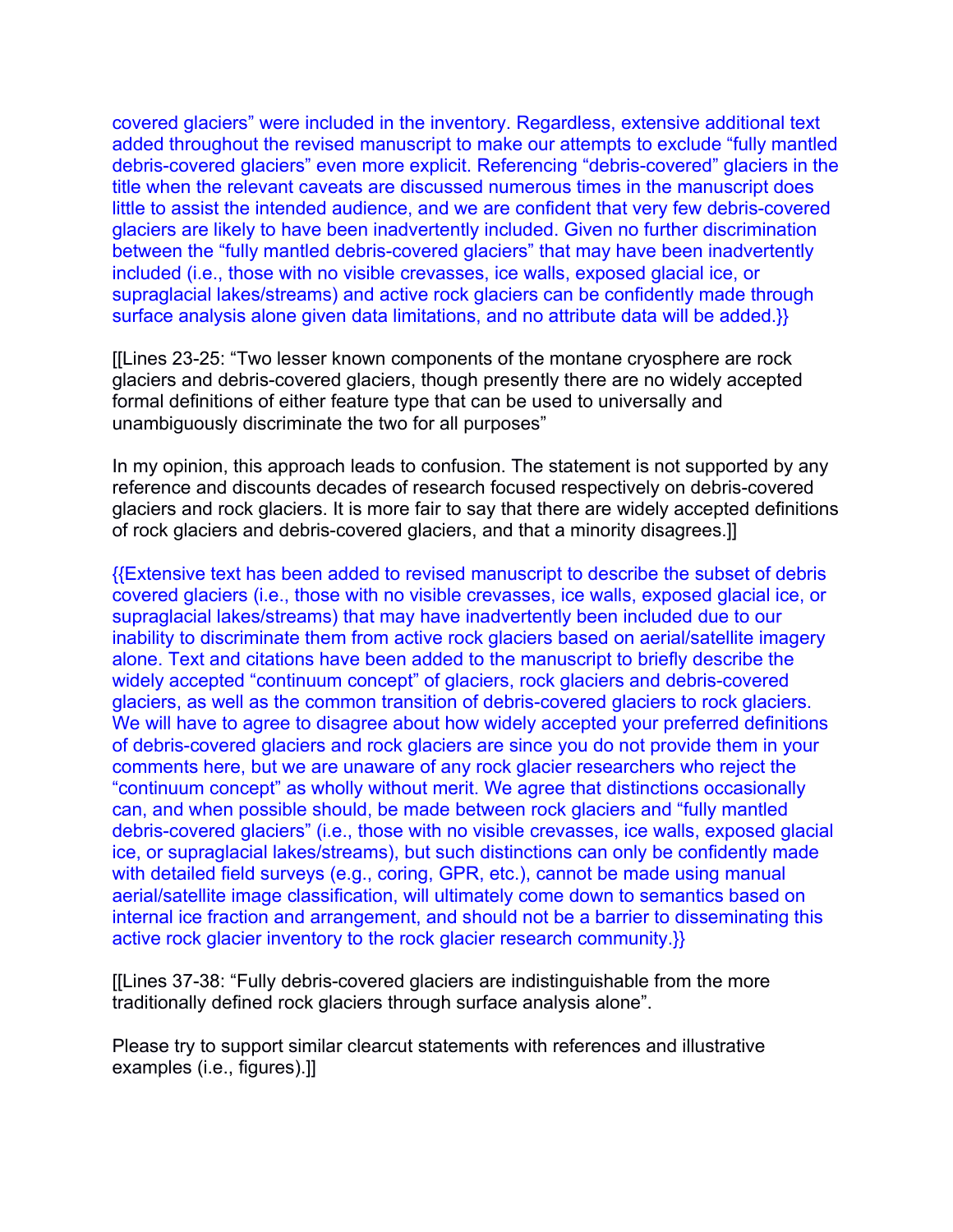{{We have added considerable clarifying/qualifying text to the passage you referenced, but the original point remains relevant and unchanged: fully mantled debris-covered glaciers (i.e., those with no visible crevasses, ice walls, exposed glacial ice, or supraglacial lakes/streams) are, in most cases, very difficult, if not impossible, to confidently discriminate from active rock glaciers through surface analysis alone.}}

[[Lines 41-42: "The semantics of classifying these two cryospheric feature types is occasionally debated, but is not something we seek to resolve with this inventory (Clark et al. 1998, Potter 1972, Haeberli et al. 2006, Berthling 2011)."

I think the question is way beyond semantics. I understand that you do not want to enter into this dispute, but there are a number of morphological attributes that in many instances should aid guiding distinction between rock glaciers and debris-covered glaciers. Merging rock glaciers and debris-covered glaciers in one database without any sort of morphological distinction represents a major limitation of this inventory.]

{{We appreciate you comment, but fear you have drastically overestimated the number of debris covered glaciers that have been inadvertently included in our active rock glacier inventory. See our numerous responses above referencing imagery limitations with respect to confidently discriminating all "fully mantled debris-covered glaciers" (i.e., those with no visible crevasses, ice walls, exposed glacial ice, or supraglacial lakes/streams) from active rock glaciers, as well as extensive text expansion on this topic in the introduction of the revised manuscript. Again, we are confident that very few debris covered glaciers were included in the active rock glacier inventory.}}

[[Lines 131-134: "To partially address this ambiguity all features identified as rock glaciers were subsequently assigned to a three-tier classification system based on surface characteristics known to correlate with downslope movement motivated by deformation of the internal ice-rock matrix (Figure 1)."

Which would be the surface characteristics known to correlate with downslope movement? Please provide empirical data or reference to empirical publications showing such correlations. My impression is that by increasing the number of activity classes (three in this case), one is going to increase the degree of uncertainty. Please see my general comment #2.]]

{{Ridge and swale surface banding, commonly referred to as "flow banding", is widely accepted to be the result of differential flow rates and is highlighted in virtually every peer reviewed publication that focuses on rock glacier flow rates. We believe this correlation is patently obvious to any rock glacier researchers, our intended audience, but have added several citations to Section 2.2 to address the reviewer's concern. More flow banding indicates more flow, which in turn indicates higher levels of rock glacier activity. We are confident that all features included in the inventory can accurately be described as "active", and by providing additional qualitative information in the form of our our three-tired classification scheme we have added flexibility to future applications of the inventory. As demonstrated in our blind tests of classifications completed by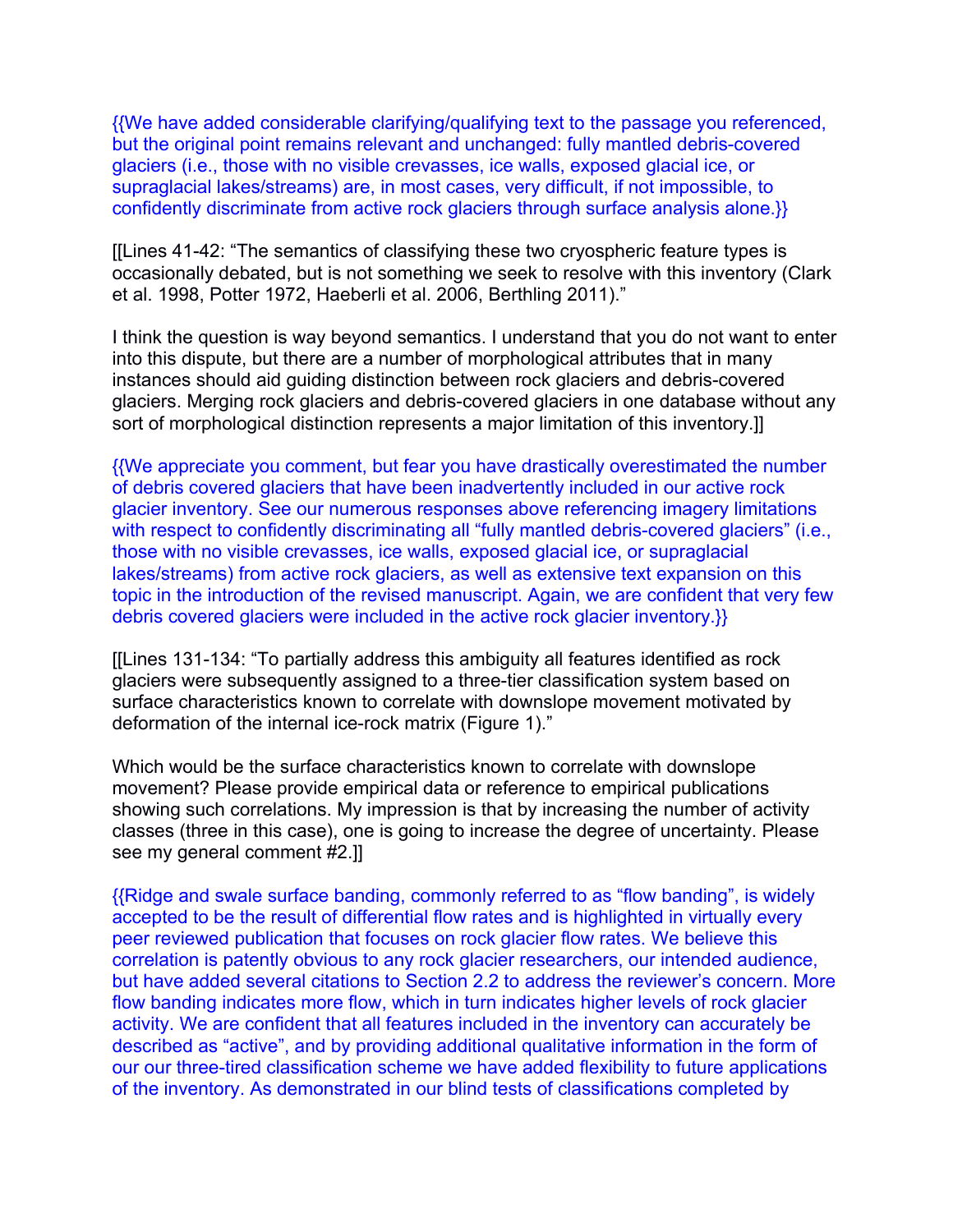numerous analysts, classification homogeneity is high across all three classes, but highest for Class 1 features. If readers wish to further analyze the inventory and only include those features with the very highest classification confidence, they can focus on Class 1 features. If readers wish to further analyze the inventory and are satisfied with slightly lower classification confidence, they can include all three classes of features.}}

[[Line 155: "after removing 146 small (< 0.01 km2) Class 3 rock glaciers following glaciological convention of area thresholds".

Why using this threshold size? Rock glaciers are not glaciers, neither are included in the World Glacier Inventory.]]

{{Rock glacier research is very much informed by glacier research, a discipline with much more robust inventories available due to much more robust remote sensing analysis techniques available, mostly stemming from the spectral reluctance of exposed ice. Glacier inventories have identified a lower area threshold beyond which glaciers cannot be confidently identified and delineated, and given rock glaciers are much more difficult to identify than glaciers it seems only prudent that we apply the same area threshold. In any event, the omitted features would have contributed only a minuscule fraction of the features included by count, and a virtually infinitesimal fraction of the features included by area.}}

[[Conclusions (lines 252-260): most of the conclusions paragraph reads more like introduction. Please consider rewriting and connecting the conclusions to the main results outlined in the manuscript.]]

{{Conclusions section in revised manuscript has been expanded and refocused as you suggest.}}

[[List of existing inventories:

I suggest adding the following references to the list of existing inventories, the first includes 5769 rock glaciers across Austria:

Wagner et al 2020. The first consistent inventory of rock glaciers and their hydrological catchments of the austrian alps. Austrian Journal of Earth Sciences, 113: 1-23.

Brigitte Magori, Petru Urdea, Alexandru Onaca & Florina Ardelean (2020) Distribution and characteristics of rock glaciers in the Balkan Peninsula, Geografiska Annaler: Series A, Physical Geography, DOI: 10.1080/04353676.2020.1809905]]

{{Thank you for the suggestion, both references have been added to the revised manuscript.}}

# **[[Anonymous Referee #2**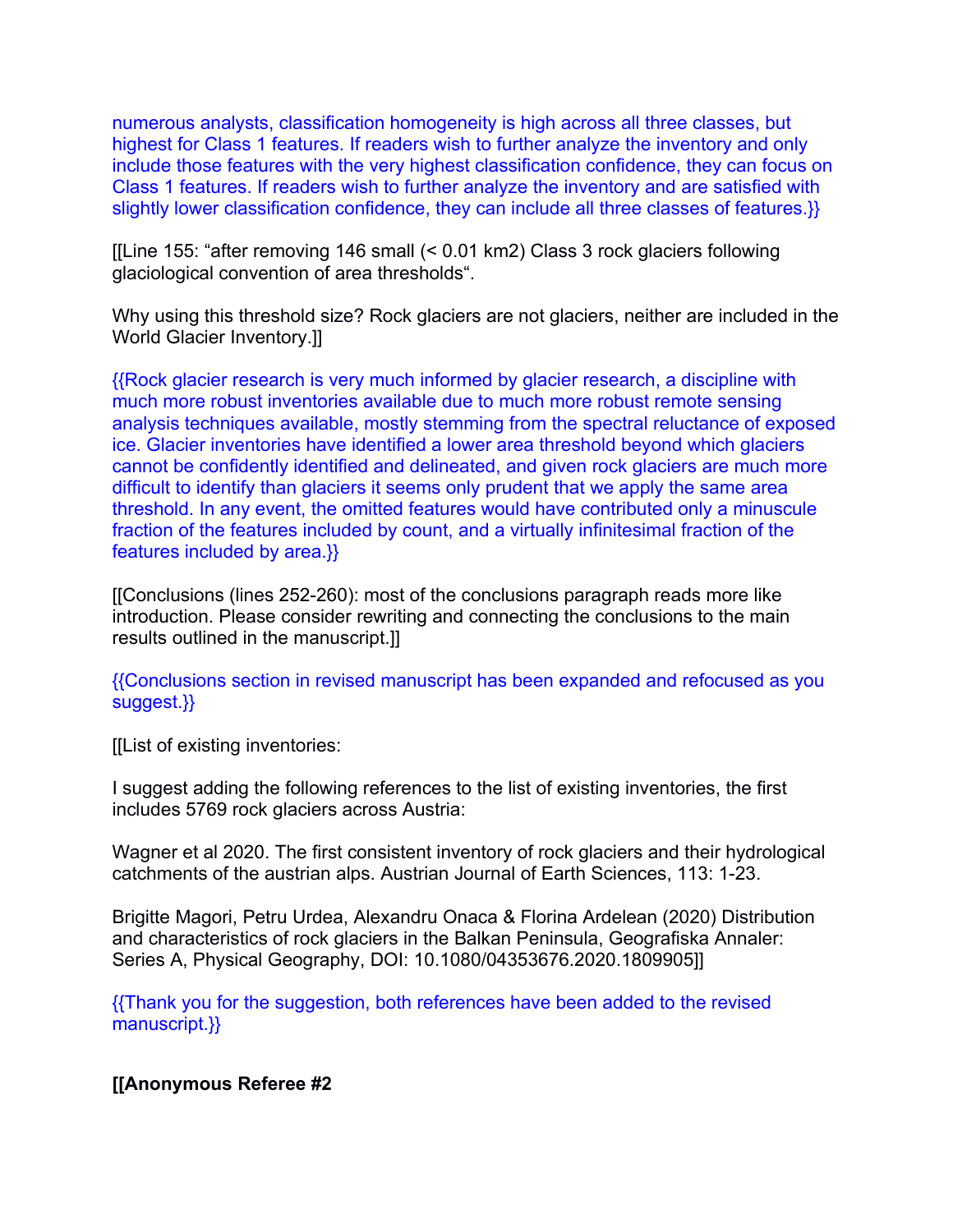## Received and published: 4 November 2020

### "general comments"

The contribution about intact rock glaciers (and fully mantled debris-covered glaciers) presented for (most of?) the contiguous USA is suitable for ESSD, very interesting and timely, as such inventories are much needed. However, a number of limitations of the presented inventory need to be stated clearly and also justified. The current inventory cannot be called a "rock glacier inventory", because it neglects relict rock glaciers but includes debris-covered glaciers. Moreover a classification scheme introduced herein makes a comparison to previous inventories difficult.]]

{{As outlined in responses above, we have adopted the clear description of "active" rock glaciers to both the revised manuscript title and throughout the revised manuscript text. See also extensive responses above and extensive text added to the revised manuscript to assure readers that very few fully mantled debris-covered glaciers, and only those truly indistinguishable from active rock glaciers (i.e., those with no visible crevasses, ice walls, exposed glacial ice, or supraglacial lakes/streams) may have been inadvertently included. We appreciate your encouragement, but disagree that our inventory "cannot be called a rock glacier inventory" because it does not include inactive/relict rock glaciers. Nonetheless, as noted we have added the qualifying term "active rock glaciers" throughout the revised manuscript to eliminate any ambiguity. It is widely appreciated that identification of relict rock glaciers, especially by surface analysis, is incredibly difficult even when in the field, let alone through satellite image analysis, and there is often wide disagreement even among seasoned rock glacier researchers. We have developed the world's largest coherent active rock glacier inventory, both in study area and features identified, and made a conscious choice that is clearly identified in both the original and revised manuscripts to exclude relict rock glaciers. Forest, wetland, glacier, permafrost and virtually any other landform inventory does not necessarily need to include "relict" features (i.e., features that once were extant but no longer meet functional definitions) to be relevant or useful. As noted, we have added "active" as a descriptor of the rock glaciers to the title and throughout the revised manuscript, but confidently identifying all relict rock glaciers of the contiguous United States through visual analysis of remote sensing imagery is at present a technical impossibility and should not be a barrier to disseminating this inventory to the rock glacier research community.}}

# [["specific comments"

lines 86 ff.: "quickly found no evidence of rock glaciers east of the Rocky Mountain States, therefore we focused our efforts on the 11 westernmost states (AZ, CA, CO, ID, MT, NM, NV, OR, UT, WA, WY)."

Besides using abbreviations for the US states without defining them, this is a statement that cannot be supported easily and needs further discussion. A search for rock glaciers in the Appalachian Mountains will allow you to find literature about potential "sightings": e.g. Putnam & Putnam (2009) reporting about inactive (!) and relict rock glaciers in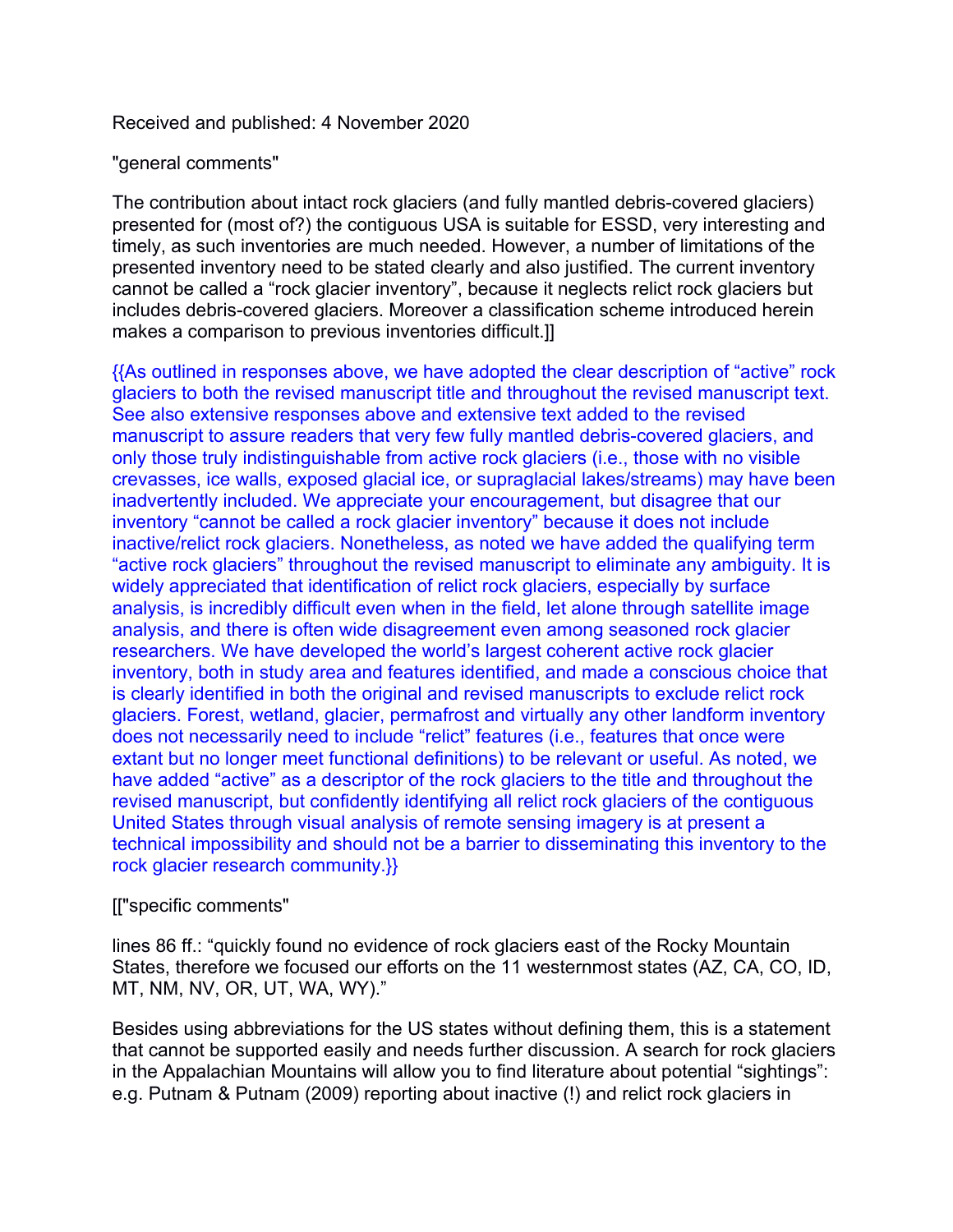northern Maine. Please justify why these landforms are excluded in the current inventory.]]

{{Full state names have been added to the manuscript to eliminate any confusion. Rock glaciers of the Eastern U.S. were researched extensively during literature review, including the paper you reference, which only suggests rock glacier activity in the area over 10,000 years ago. The possible rock glaciers identified by Putnam & Putnam are heavily vegetated, have been inactive/relict for likely thousands of years, and (more pragmatically) would be impossible to identify from surface analysis of satellite imagery alone. Please view their "possible rock glacier sightings" in Google Earth or other aerial/satellite imagery for confirmation; these features could not have been identified without extensive fieldwork, and are not believed to be conclusive evidence for anything approaching an "active" rock glacier (the focus of this inventory) by us. To our knowledge, no research has suggested any rock glacier activity in the Eastern U.S. since the beginning of the Holocene. While we recognize there are a few relict rock glaciers in the Eastern U.S., as clearly stated in the manuscript we focused on active rock glaciers and agree with "the genetic rock glacier definition, "the visible expression of cumulative deformation by long-term creep of ice/debris mixtures under permafrost conditions", proposed by Berthling (2011)." We cannot include features that present no visible evidence for deformation in aerial/satellite imagery in this inventory based entirely on visual analysis of aerial/satellite imagery.}}

[[Lines 95 ff: "Because glaciers and rock glaciers are often co-located. . ."

Is this really always a true statement? In mountainous regions, a glacier will generally form if temperature, etc. allow, but also only if abundant precipitation is available; rock glaciers on the other hand will ask for relatively dryer regions. This aspect should be mentioned and potentially starting in locations where only glaciers are, might not be justified.]]

{{Yes, we believe the statement as written is true, that "glaciers and rock glaciers are often co-located", and nowhere assert that it is "always true", as in your comment. Rock glaciers are not always co-located with glaciers, but since they so often are, areas immediately surrounding glaciers and/or perennial snowpack were the best place to start our inventory. However, as stated throughout the manuscript and shown in figures, we quickly expanded our search areas far beyond the proximity of glaciers and/or perennial snowfields, and indeed most active rock glaciers identified were found dozens, if not hundreds, of kilometers from any extant glaciers and/or perennial snowfields. Starting our search for rock glaciers near glaciers and/or perennial snowfields in no way limited the final inventory results, but based on the overwhelming preponderance of evidence available in the relevant literature it was the most logical place to begin our search.}}

[[Lines 111 ff: "We focused our inventory efforts on identifying rock glaciers that, surficially, appear to contain appreciable internal ice fractions and are presently or were recently flowing downslope. . . . a second major distinction between our rock glacier inventory and classification system and other previous U.S. rock glacier inventory efforts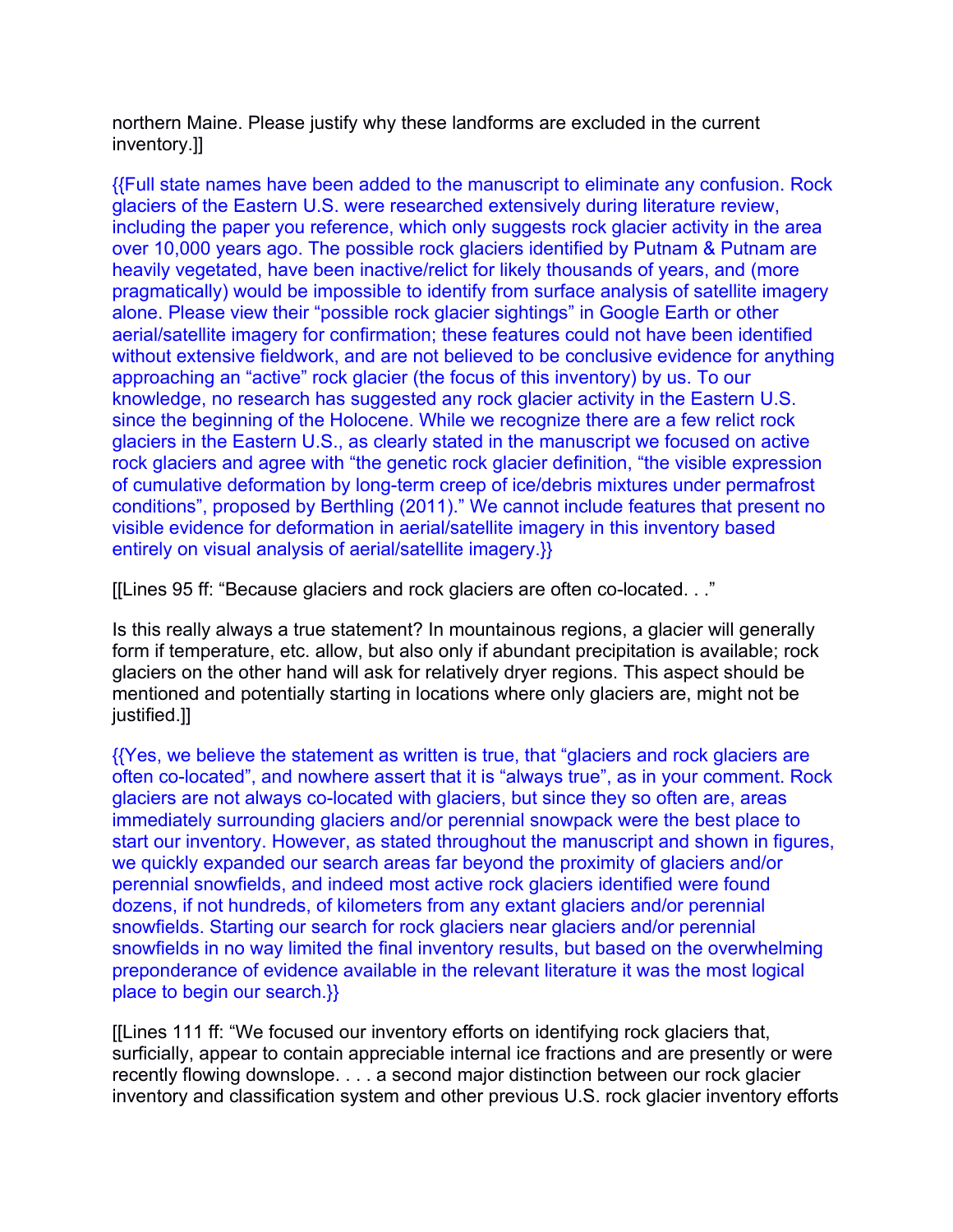is that we intentionally attempt to exclude relict rock glaciers."

Reading the manuscripts title as well as previous lines, the exclusion of relict rock glaciers is not really expected up to this point. The authors cannot provide a "rock glacier inventory" without relict rock glaciers. There would have to be a different title at least ("intact rock glacier inventory"?). However, I feel there is a general flaw in the approach, as was mentioned by the first referee's comments: on the one hand, a distinction in 3 activity classes is made, but relict rock glaciers are excluded and on the other hand potentially debris-covered glaciers are included without much of a discussion about uncertainty related to this chosen approach. What kind of inventory is it then and how can it be compared to previous inventories in the USA and other inventories around the world (see the two mentioned inventories of referee #1!)? At least this needs to be mentioned first and then justified somehow (although I have a hard time to come up with a good explanation myself).]]

{{Revised manuscript title and text have been extensively modified to include the relevant qualifier of "active" when describing the rock glaciers we intended to find and ultimately included in the inventory. As in our previous response, we disagree that inactive/relict features must be included for the active rock glacier inventory to be useful to the research community, but nonetheless have made extensive revisions and widespread use of the qualifier "active rock glacier" to remove any ambiguity. See above responses and extensive manuscript revisions for fuller explanation of numerous steps taken to exclude all debris-covered glaciers that could confidently be distinguished from active rock glaciers from the inventory. We believe this inventory can indeed be readily and directly compared with any other inventories that identify "active" rock glaciers, provided those inventories also took the care to either provide an "active/inactive" attribute in any spatial data made available, or discriminate "active/inactive" features in their statistical analysis. The omission of inactive/relict rock glaciers is well supported by previous research that shows how difficult, if not impossible, it is to confidently identify inactive/relict rock glaciers from visual analysis of aerial/satellite imagery. Extensive text further explaining this widely accepted reality has been added to the revised manuscript.}}

[[Please note also that actually the distribution of relict rock glaciers is especially of interest, as it is a great opportunity to understand climate and paleoclimate evolution. Moreover, from a hydrogeological viewpoint, intact as well as relict rock glaciers are of great interest and neglecting some of them (the relict ones) would make the current inventory only partially useful.]]

{{Please see numerous responses above. We appreciate the value of inventorying inactive/relict rock glaciers, but as noted numerous times in our responses as well as the original and revised manuscript texts, confidently identifying these features using the analysis techniques and data sets available to us is not feasible, a reality supported by the available literature. We recognize and appreciate the limitations of this active rock glacier inventory, but feel it is a tremendous step towards a full and complete understanding of rock glaciers of the contiguous U.S.}}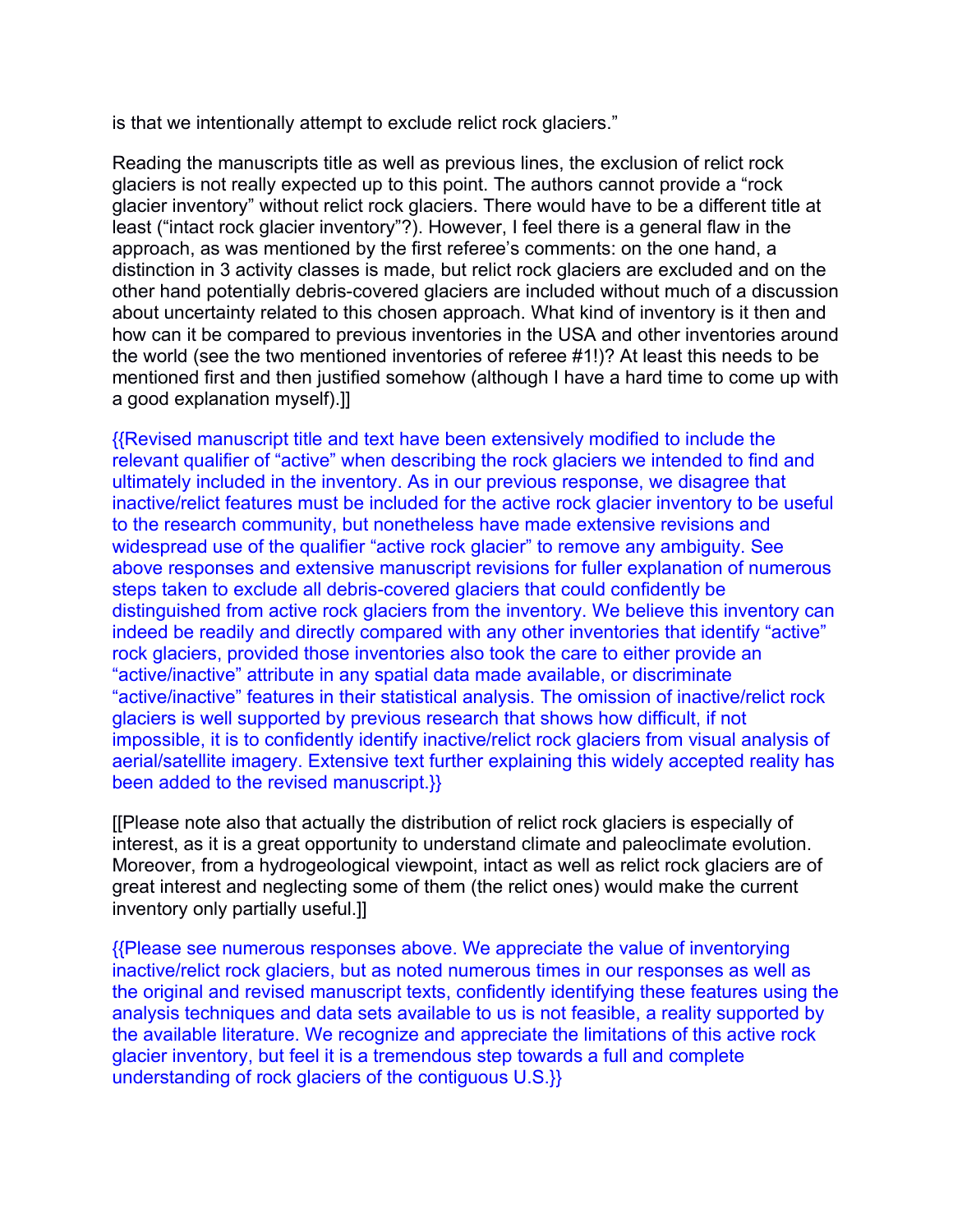[[Please refer to e.g. Hayashi et al. (2019: " Alpine hydrogeology: The critical role of groundwater in sourcing the headwaters of the world") and Wagner et al. (2020: "Active rock glaciers as shallow groundwater reservoirs, Austrian Alps") besides Jones et al. (2019b) to appreciate the value of rock glaciers in general (with or without ice being present) for hydrologists, hydrogeologists, ecologists, water resource managers, etc.]]

{{While recognize relict rock glaciers are important for all the reasons you mention and several more, we respectfully disagree that we "cannot provide a "rock glacier inventory" without relict rock glaciers" for all the reasons outlined in our previous responses. The omission of relict rock glaciers was primarily a pragmatic one in that it is widely appreciated that identification of relict rock glaciers, especially by surface analysis alone is incredibly difficult even when in the field, let alone through aerial/satellite imagery analysis, and there is often wide disagreement even among seasoned rock glacier researchers.}}

[[Lines 133 ff: "Understandably, there can be some disagreement between analysts regarding rock glacier classification."

Besides the actual classification (about the issue of 3 instead of the usual 2 classes, please refer to reviewer one) shouldn't there be a word or two about the actual issue of delineation of rock glaciers (see e.g. Brardinoni et al., 2019 or Schmid et al., 2015). Moreover, the 3 classes seem to favor active rock glaciers and by neglecting relict rock glaciers, I suppose that quite a number of inactive rock glaciers are "lost" using the approach described herein. E.g. refer to Colucci et al (2019): " Is that a relict rock glacier?".]]

{{Indeed, and as is explicitly stated throughout the original and revised manuscripts, inactive/relict rock glaciers were not "lost", but intentionally excluded. From the outset, this inventory was designed to identify only active rock glaciers, as they are the only rock glaciers that can be confidently identified using the analysis techniques and data sets available to us. As also stated several times in the original and revised manuscripts, our hope is that this active rock glacier inventory will foster additional research, and is in no way intended to be the final word on rock glaciers of the contiguous U.S. despite its vast study area and large feature count.}}

[[When considering all the above mentioned limitations with this inventory and by fully agreeing to all the very constructive criticism of the anonymous referee #1 (from the 3rd of November 2020), the actual results of the inventory seem somewhat "biased" to say the least.]]

{{As in our responses above, as well as both the original and revised manuscripts, our intention was unambiguously stated as the identification of active rock glaciers. This intention was informed primarily by what was feasible, not what was ideal, yet we feel this inventory is a valuable contribution to the rock glacier research community despite the intentional omission of inactive/relict rock glaciers.}}

[[The actual results presented herein are moreover hard to judge, because the available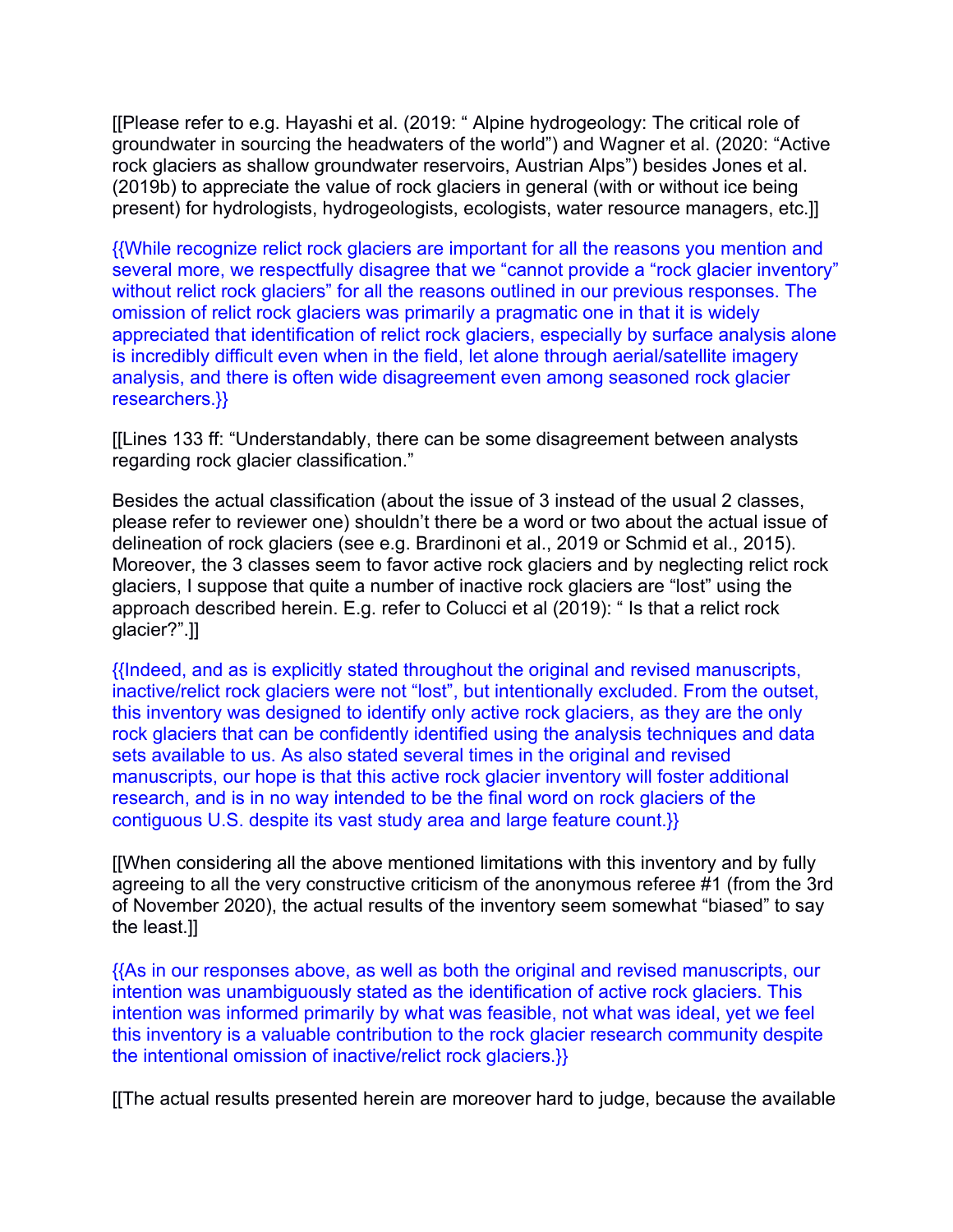shape file (PSURGI; https://doi.pangaea.de/10.1594/PANGAEA.918585) has no attributes attached to, besides the activity classification scheme (1 to 3). Is it planned to add the related attributes to this data set? Also with this dataset, the title does not include the information that no relict rock glaciers are included and will misguide the potential user of this dataset.]]

{{Shapefile attributes have been added, and a descriptive attribute table has been added to the revised manuscript. Citation of additional plan-view imagery used has been added to the revised manuscript. We would be surprised if anyone attempted to use the rock glacier inventory geospatial data without also reading this manuscript, which makes clear throughout that our intention and inventory are both focused active rock glaciers, but additional descriptors have been added to the data download page.}}

[[Allow me to jump directly to the Conclusion [as the discussion section about Inventory Accuracy seems to be guided by much confidence and might need some more cautious rewording (refer here to the comments of referee #1)]: ]]

{{The accuracy of our active rock glacier inventory is quantitatively estimated by both comparing our findings to previous smaller regional-scale rock glacier inventories and comparison between classifications by analysts who systemically, and in isolation, tested our classification rules. Both evaluations resulted in broad agreement between previous smaller regional-scale rock glacier inventories, as well as classifications individual analysts assigned based on our qualitative classification rules.}}

[[Line 252 ff: "We present the most spatially extensive geospatial rock glacier inventory in the world to date, a powerful tool informing a wide range of research and management applications."

Is this really true? Is this really a complete rock glacier inventory? IMHO there needs to be a clear differentiation between what has been done here and what previous rock glacier inventories tried to achieve. The current state of the PSURGI inventory does not allow a direct comparison to previous inventories, due to the different classification as well as the disregard of relict rock glaciers.]]

{{Nowhere in the original manuscript did we assert our rock glacier inventory was "complete", and went to considerable lengths to unambiguously state that we intentionally omitted inactive/relict rock glaciers due to the infeasibility of confidently identifying them using the analysis techniques and data sets available to us. Nonetheless, and as noted in our responses above, we have gone to even greater lengths in the revised manuscript to disabuse any potential reader of the notion that our active rock glacier inventory includes inactive/relict rock glaciers. As noted in our responses above, we believe this inventory can indeed be readily and directly compared with any other inventories that identify "active" rock glaciers, provided those inventories also took the care to either provide an "active/inactive" attribute in any spatial data made available, or discriminate "active/inactive" features in their statistical analysis.}}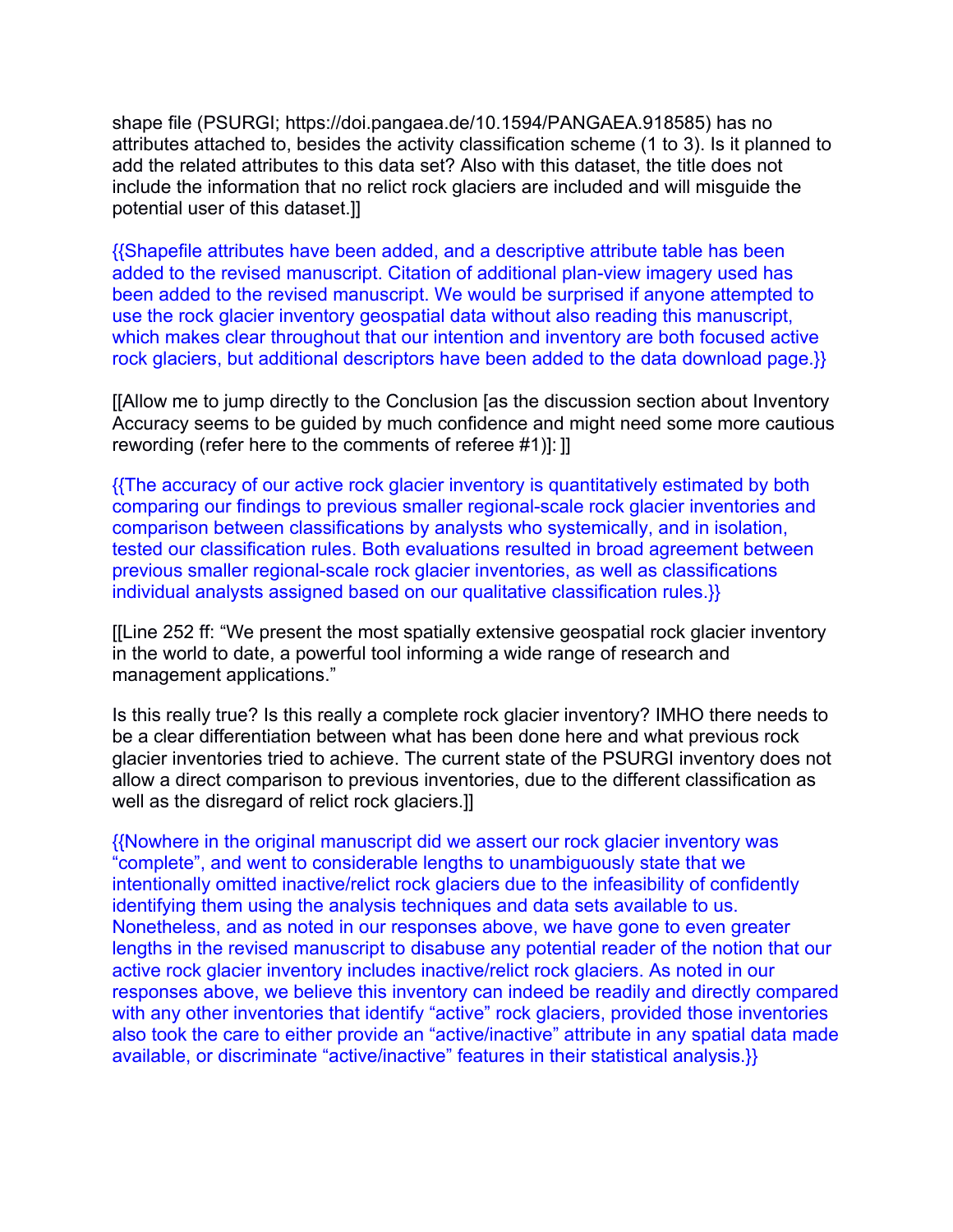[["technical corrections"

Lines 88 ff: "the 11 westernmost states (AZ, CA, CO, ID, MT, NM, NV, OR, UT, WA, WY)" Abbreviations should be explained first time they are used. Not everyone might be familiar with the US states abbreviations.]]

{{Full state names have been added to the manuscript.}}

[[Figure 1: Class 1, 2 and 3 examples are not ideal, simply because the scale of the examples used is very different (factor 5).]]

{{The different spatial scales is actually one of the most critical points made by orginal Figure 1 (updated Figure 2), in that the most active rock glaciers are also generally much larger than the least active rock glaciers. The three examples shown are quite close to the average area for each class, a point also made in the upper left panel of original Figure 3 (updated Figure 4).}}

[[Figure 2: Why not include the Sates boundaries so that the reader less familiar with them can relate to them? Color-coding of the mean (?) elevation of each landform would allow the reader to appreciate the intact rock glacier distribution.]]

{{State boundaries are not shown in original Figure 2 (updated Figure 3) because the focus of that figure is NOAA Climate Regions. State boundaries are shown original Figure 5 through Figure 8 (updated Figure 6 through Figure 9). Color coding over 10,000 points by elevation is meaningless when the features are highly clustered (often only tens of meters apart) and represented by symbols that span over ten kilometers across on the map. You will have to trust us, but we tried symbolizing the rock glacier icons by elevation and a dozen other variables long ago and the outputs are meaningless as you only see the one symbol drawn on "top" of all the other nearby symbols. See Fig. 4 of Wagner et al. 2020 for a good example of how little information the map symbology you suggest would provide.}}

[[Figures 3 & 4: box-whisker plots presented here: are the whiskers the 10/90 percentiles or 5/95? Please add this information so that the outliers can be related accordingly.]]

{{Text added to revised figure captions. Boxplot whiskers represent 1.5 times the interquartile range, outliers beyond those values are shown by solid dots.}}

[[Figures 5-9: Intact rock glacier density maps would paint a better picture than plotting centroids. Please reconsider the actual value of the current figures 5-9.]]

{{We are uncertain what you mean by this comment. Original Figures 5 through 8 (updated figures 6 through9) as originally presented absolutely do show both the locations of individual rock glaciers, as well as the class centroids.}}

[[Table 1: The inventories by Kellerer-Pirklbauer et al (2012) and Krainer and Ribis